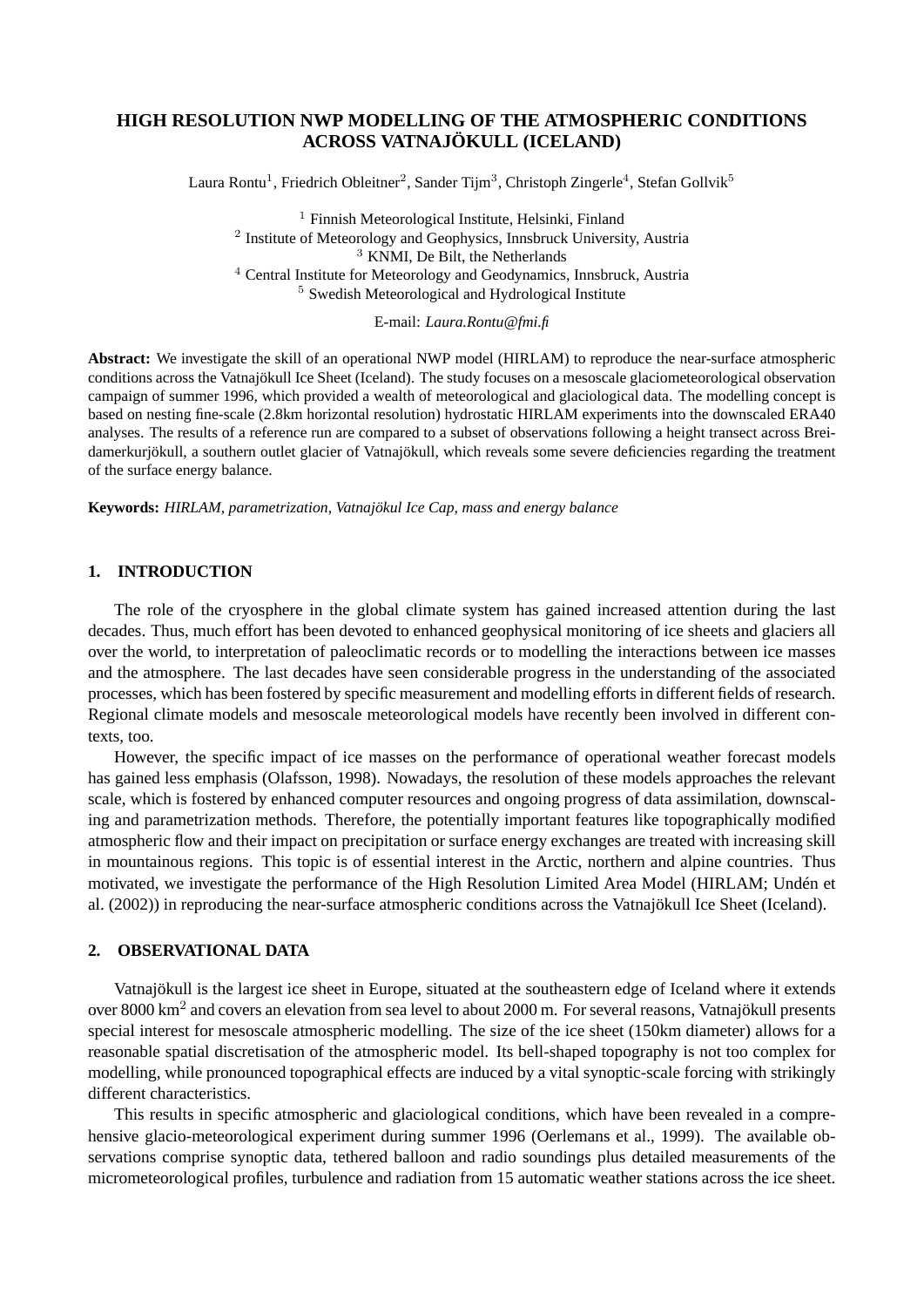Snow pits, ablation stakes and satellite images provide glaciologically relevant data. The observation period lasted from May 1996 until September 1996, when the ice sheet's surface was mostly melting. This implies some methodical benefits regarding e.g. the closure of the energy budget (isothermal conditions in the near surface snow/ice layers). The data set was used for glaciological modelling (Ruyter et al., 2003), but it has not yet been applied for evaluation of the mesoscale NWP models.

In this study we refer to data from three sites only, which are located at different elevations along the flow line of Breidamerkurjökull, a southerly outlet glacier of Vatnajökull (Fig. 1). During the observation campaign, site U2 was all the time free of snow, while U7 was always snow-covered and at I6 the snow cover disappeared in the end of June. The pronounced topographical effects on atmospheric flow and specific boundary layer features have been discussed by Oerlemans et al. (1999), Zingerle (1998), Kaltenböck et al. (1999), Obleitner (2000). The local circulations affect the energy and mass balance of the glacier, which will be addressed also in the present model verification study, too.



Figure 1: (a) The Vatnajökull Ice sheet and the measurement locations during the mesoscale experiment 1996. Sites considered in this study are denoted in red (U2: 50m asl., I6: 715m asl., U7: 1530m asl.). (b) Surface albedo at Vatnajökull as seen by the satellite (AVHRR, Reijmer et al. (1999)) at 13 May (upper left), 21 June (upper right), 27 July (lower left) and 8 September (lower right). (c) Snow depth 30 May (mm of water equivalent, colour scale) as analysed by HIRLAM. Surface elevation (m) of the HIRLAM fine-scale experiments is shown by contours (500,1000 and 1500m).



Figure 2: Predicted and observed upwelling long-wave radiation at station I6, 27-30 May 2007. Observations are shown by the thin solid line and the consequtive (71b2) forecasts, starting at 00 and 12UTC, by coloured lines with markers. See discussion in section 4.

#### **3. MODEL SETUP**

The modelling concept is based on downscaling ECMWF ERA40 analyses (Uppala et al., 2005) in an upper air and surface data assimilation cycle, utilizing conventional observations in an Arctic domain. The synopticscale HIRLAM (analyses four times a day, horizontal resolution 17 km, 40 levels in vertical =  $17 \text{ km}/40 \text{ L}$ ) is applied for downscaling. Next, fine-scale hydrostatic HIRLAM forecasts over Iceland (reference resolution 2.8km/60L, forecast lead times till 27 hours) are nested into the outer domain analyses. The integration domains are shown in Fig. 3.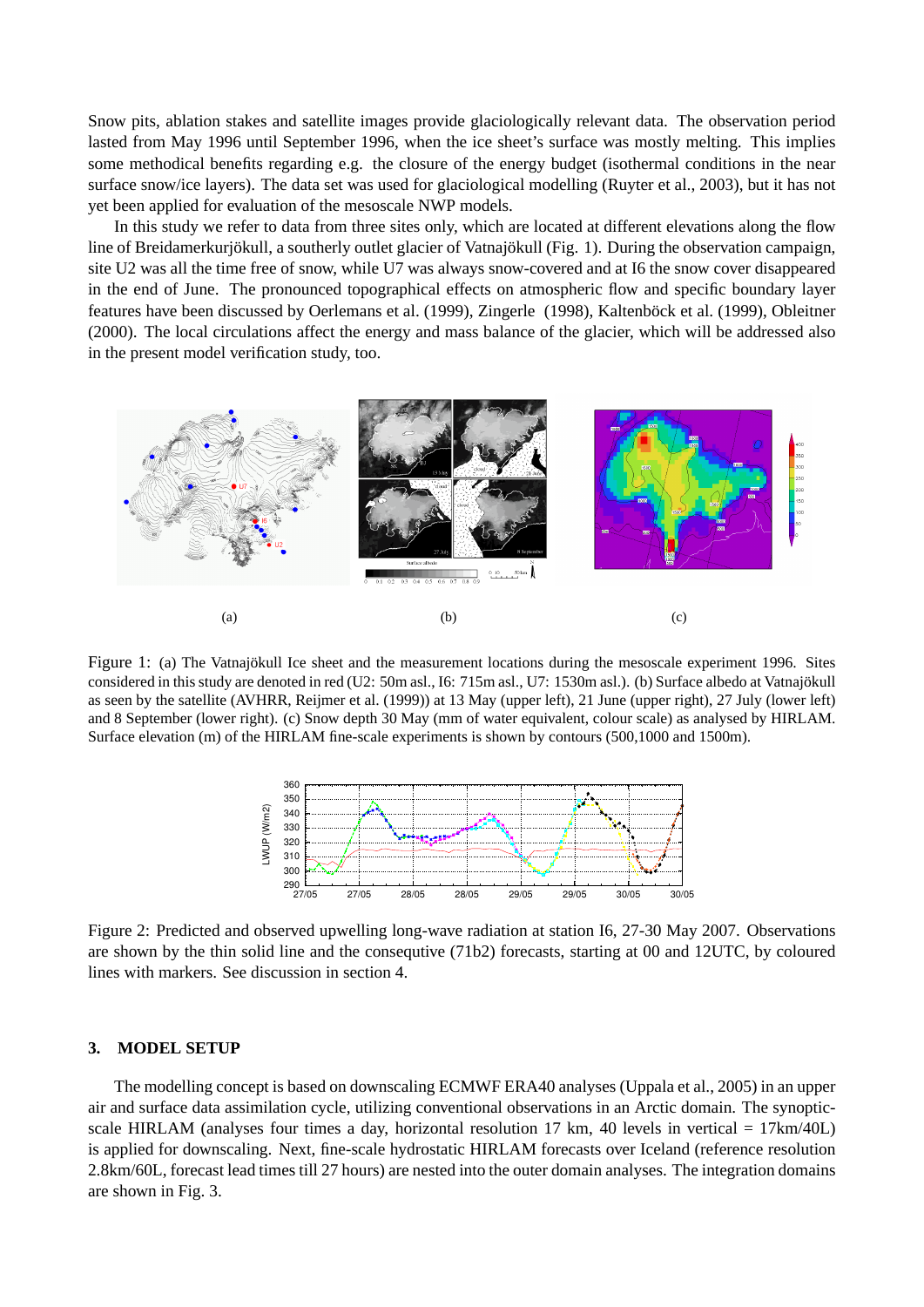

Figure 3: HIRLAM integration domains: whole map area - Arctic domain (horizontal resolution 17km), inner square: domain of fine-scale experiments (2.8km), with selected surface isohypses.

Table 1: Planned fine-scale HIRLAM experiments

| experiment        | resolution | parametrizations   | period           |
|-------------------|------------|--------------------|------------------|
| 71 <sub>b</sub> 2 | 2.8km/60L  | reference HIRLAM   | 27 May - 30 June |
| 71a3ns            | 2.8km/60L  | new surface scheme | 27 May -         |
| 71a3nv            | 2.8km/90L  | new surface scheme | 27 May -         |

Main properties of the fine-scale model experiments are listed in Table 1. The reference HIRLAM refers to version 7.1beta2. The new surface scheme (Gollvik and Samuelsson (2006)) aims at improved handling of heat transfer over snow-covered surfaces and forest. In all fine-scale experiments, surface data assimilation was applied by using the conventional observations only, while the upper air analysis was provided by the synoptic-scale HIRLAM.

#### **4. PRELIMINARY RESULTS**

The first fine-scale simulations (experiment 71b2) show, that the present reference HIRLAM is not capable of representing snow and glaciers in a good manner. However, Fig. 4 (grey diamonds) demonstrates that the basic atmospheric parameters are reasonably well simulated in terms of average values. This is essentially true with respect to air pressure (not shown) and temperature at site U7, which is located at the crest of the ice sheet. On the the other hand, the skill of the simulations decreases for sites at lower elevation (I6) or bare ground beyond the margin of the glacier (U2). The latter show an increasing overestimation of the daytime temperatures, reflecting improper treatment of the surface energy balance. This is confirmed by a comparison of measured and simulated albedo (not shown) and upwelling long-wave radiation flux (Fig. 2). Instead of keeping the temperature over melting snow close to the measured zero degrees, the reference model creates a diurnal cycle of unreasonably large amplitude. In-depth investigation of the problem indicates, that this is primarily related to improper spatial representation of permanent snow and ice in the model (Fig. 1). There is evidence that this is related to inadequate parameterizations of soil heat flux in conditions of snow and ice. On the other hand, application of (surface) data assimilation tends to improve the behaviour of the screen-level temperature (not shown).

Like the simulated temperature, also humidity, wind speed and net solar insolation perform best at the crest height (Fig. 4). The combined effect of clouds and surface albedo to the net short-wave radiation flux deserves further attention.

#### **5. CONCLUSIONS**

This model verification study revealed some severe deficiencies of a preliminary fine-scale HIRLAM run to reproduce the surface related parameters at different elevations along a southern transect of Vatnajökull. A major problem was identified regarding the treatment of the (sub)surface processes, resulting in unrealistic surface temperature and reflected short-wave radiation. Further experiments will involve already developed